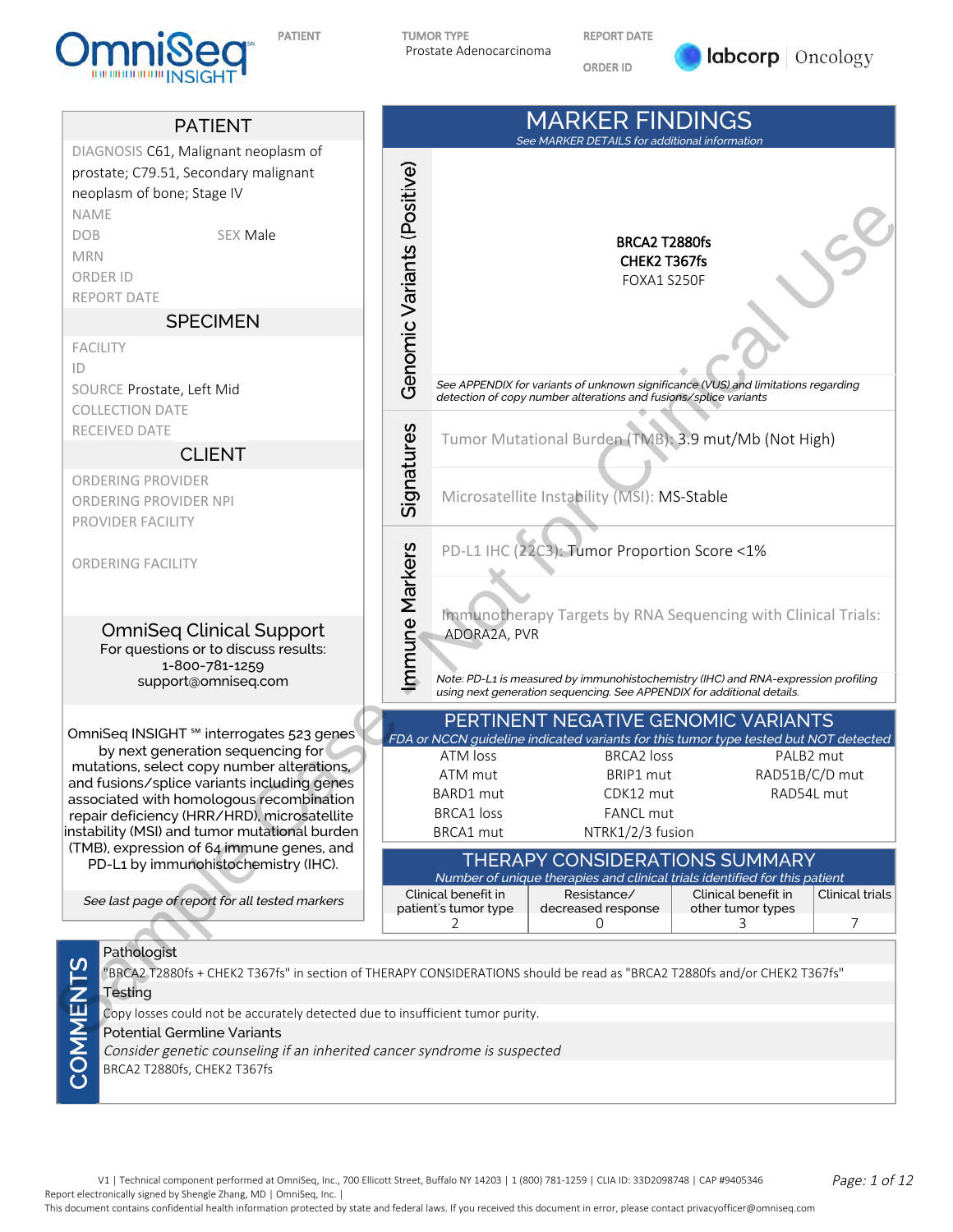

REPORT DATE

ORDER ID



#### **THERAPY** CONSIDERATIONS CLINICALLY SIGNIFICANT MARKERS indicate clinical benefit or resistance/decreased response for therapy in this patient's tumor type based on FDA approval or professional guidelines. MARKERS WITH POTENTIAL CLINICAL SIGNIFICANCE indicate possible clinical benefit based on emerging evidence in this patient's tumor type, including therapies with FDA priority, breakthrough, accelerated, or fast track designation, FDA approval in other tumor types, or as therapy selection criteria or drug targets in clinical trials. See THERAPY DETAILS for additional information about Marker Clinical Significance. CLINICALLY SIGNIFICANT MARKERS

## Resistance/Decreased Response in this Patient's Tumor Type

# MARKERS WITH POTENTIAL CLINICAL SIGNIFICANCE

## Emerging Clinical Benefit in this Patient's Tumor Type

## Clinical Benefit in Other Tumor Types

| <b>CLINICALLY SIGNIFICANT MARKERS</b>                                                                                                                                                                                                                                     |                                      |                                |                              |                                              |  |  |  |  |  |  |
|---------------------------------------------------------------------------------------------------------------------------------------------------------------------------------------------------------------------------------------------------------------------------|--------------------------------------|--------------------------------|------------------------------|----------------------------------------------|--|--|--|--|--|--|
| Clinical Benefit in this Patient's Tumor Type                                                                                                                                                                                                                             |                                      |                                |                              | Sources                                      |  |  |  |  |  |  |
| BRCA2 T2880fs + CHEK2<br>T367fs                                                                                                                                                                                                                                           | olaparib                             | FDA (Approved),<br><b>NCCN</b> |                              |                                              |  |  |  |  |  |  |
| BRCA2 T2880fs                                                                                                                                                                                                                                                             | Subsequent line<br>rucaparib         |                                |                              |                                              |  |  |  |  |  |  |
| Resistance/Decreased Response in this Patient's Tumor Type                                                                                                                                                                                                                |                                      |                                |                              |                                              |  |  |  |  |  |  |
| No marker-associations with strong evidence of resistance or decreased response to targeted therapies or<br>immunotherapies in this patient's tumor type were identified.                                                                                                 |                                      |                                |                              |                                              |  |  |  |  |  |  |
| MARKERS WITH POTENTIAL CLINICAL SIGNIFICANCE                                                                                                                                                                                                                              |                                      |                                |                              |                                              |  |  |  |  |  |  |
| Emerging Clinical Benefit in this Patient's Tumor Type<br>No marker-directed targeted therapies or immunotherapies with sufficient emerging evidence of clinical benefit in this<br>patient's tumor type were identified.<br><b>Clinical Benefit in Other Tumor Types</b> |                                      |                                |                              |                                              |  |  |  |  |  |  |
| BRCA2 T2880fs                                                                                                                                                                                                                                                             | bevacizumab + olaparib,<br>niraparib |                                | Primary Peritoneal Carcinoma | Fallopian Tube Carcinoma, Ovarian Carcinoma, |  |  |  |  |  |  |
|                                                                                                                                                                                                                                                                           | talazoparib                          |                                | <b>Breast Carcinoma</b>      |                                              |  |  |  |  |  |  |
| <b>Clinical Trial Markers for this Patient</b>                                                                                                                                                                                                                            |                                      |                                |                              |                                              |  |  |  |  |  |  |
| ADORA2A (RNA-Seq)<br>High                                                                                                                                                                                                                                                 | BRCA2 T2880fs                        | CHEK2 T367fs                   | PVR (RNA-Seq) High           |                                              |  |  |  |  |  |  |
| 1 clinical trial                                                                                                                                                                                                                                                          | 4 clinical trials                    | 1 clinical trial               | 2 clinical trials            |                                              |  |  |  |  |  |  |
| <b>Genomic Variants with No Matched Therapies</b><br>No approved therapies or clinical trials identified for this patient<br>FOXA1 S250F                                                                                                                                  |                                      |                                |                              |                                              |  |  |  |  |  |  |
| Samo                                                                                                                                                                                                                                                                      |                                      |                                |                              |                                              |  |  |  |  |  |  |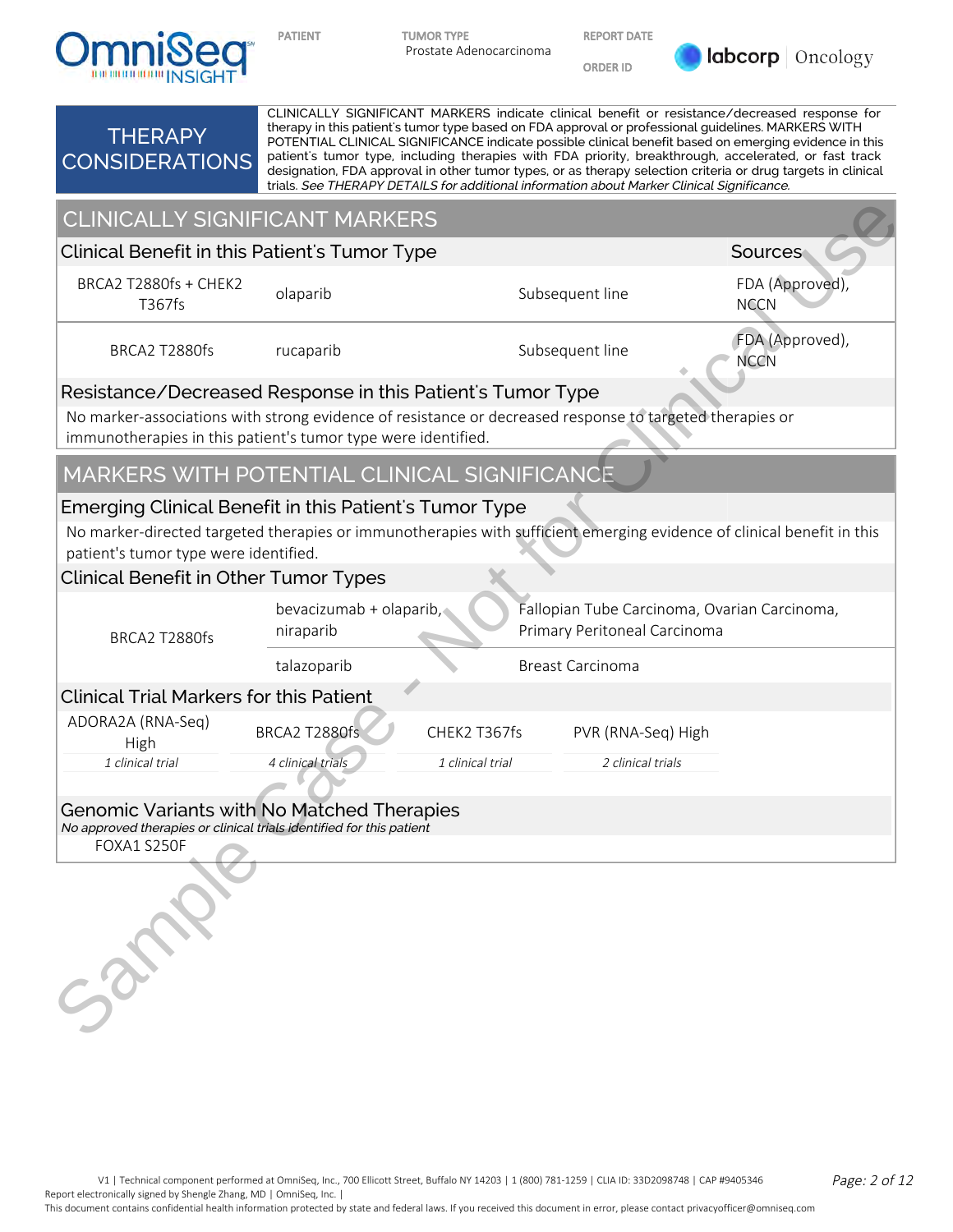

REPORT DATE

ORDER ID



MARKER DETAILS MARKER DETAILS provide additional information about genomic variants and immune markers identified by next generation sequencing (NGS), including mutations (substitutions, insertions, deletions, indels) identified by sequencing full coding exonic regions and intron/exon junctions, copy number alterations (gains and losses), and fusions/splice variants, as well as tumor mutational burden (TMB), microsatellite instability (MSI), and immune gene expression profiling. **Mutations** Gene Alteration Location VAF ClinVar Transcript ID Type Pathway BRCA2 c.8638delA p.T2880fs exon 21 13.8% - NM 000059.3 Deletion -Frameshift DNA damage /repair BRCA2, breast cancer type 2 susceptibility protein, is a tumor suppressor that is central to maintaining genome stability through DNA replication, telomere homeostasis and cell cycle progression (PMID: 27530658). Additionally, BRCA2 regulates DNA repair following carboxy-terminal phosphorylation through the checkpoint kinases, Chk1 and Chk2. Phosphorylation regulates BRCA2's interaction with RAD51 leading to the recruitment of the BRCA-RAD51 complex to sites of DNA damage (PMID: 18317453). Germline mutations in BRCA2 may be associated with increased susceptibility to hereditary breast and ovarian cancer syndrome (PMID: 22006311, PMID: 8524414) Gene Alteration Location VAF ClinVar Transcript ID Type Pathway CHEK2 c.1100delC p.T367fs exon 11 45.2% Conflicting interpretations of pathogenicity NM\_007194.3 Deletion - Frameshift Cell cycle control CHEK2, checkpoint kinase 2, is a serine-threonine protein kinase and a putative tumor suppressor (PMID: 30562755). CHEK2 is required for checkpoint-mediated cell cycle arrest in the G1 phase and activation of DNA repair and apoptosis in response to DNA damage (PMID: 28553140). Germline mutations in CHEK2 may be associated with increased susceptibility to female breast cancer, colorectal cancer, and possibly other cancers (PMID: 11967536). CHEK2 T367Mfs\*15 indicates a shift in the reading frame starting at amino acid 367 and terminating 15 residues downstream causing a premature truncation of the 543 amino acid Chek2 protein (UniProt.org). T367Mfs\*15 results in a loss of Kap1 phosphorylation at serine (S)-473 as compared to wild-type Chek2 in in vitro assays and in cell culture ( PMID: 31050813 ), and reduced tyrosine phosphorylation in response to DNA damage ( PMID: 16982735 ). Gene Alteration Location VAF ClinVar Transcript ID Type Pathway FOXA1 c.749C>T p.S250F exon 2 11.8% - NM\_004496.3 Substitution -Missense - FOXA1, forkhead box A1, is a transcription factor that de-compacts condensed chromatin to expose hormone receptor binding sites. Additionally, FOXA1 plays a role in regulation of tissue-specific gene expression, gene expression in differentiated tissue, androgen signalling, cell survival and proliferation (PMID: 31243372; PMID: 22722839). FOXA1 S250F lies within the wing-2 region of the DNA-binding forkhead domain of the Foxa1 protein ( PMID: 31243372 ). S250F results in increased cell proliferation and foci formation under estrogen deprivation, and altered gene signature in cell culture ( PMID: 32888433 ). Copy Number Alterations No clinically significant or potentially clinically significant copy loss or gain alterations were identified for this patient. Fusions/Splice Variants No clinically significant or potentially clinically significant fusion or splice variants were identified for this patient. Second consider the sample of the sample of the sample Ca[se](http://pubmed.ncbi.nlm.nih.gov/22722839/) - Note that is the sample Case - Note that the sample Case - Note that is the sample of the sample Case - Note that is the sample of the sample of the sample of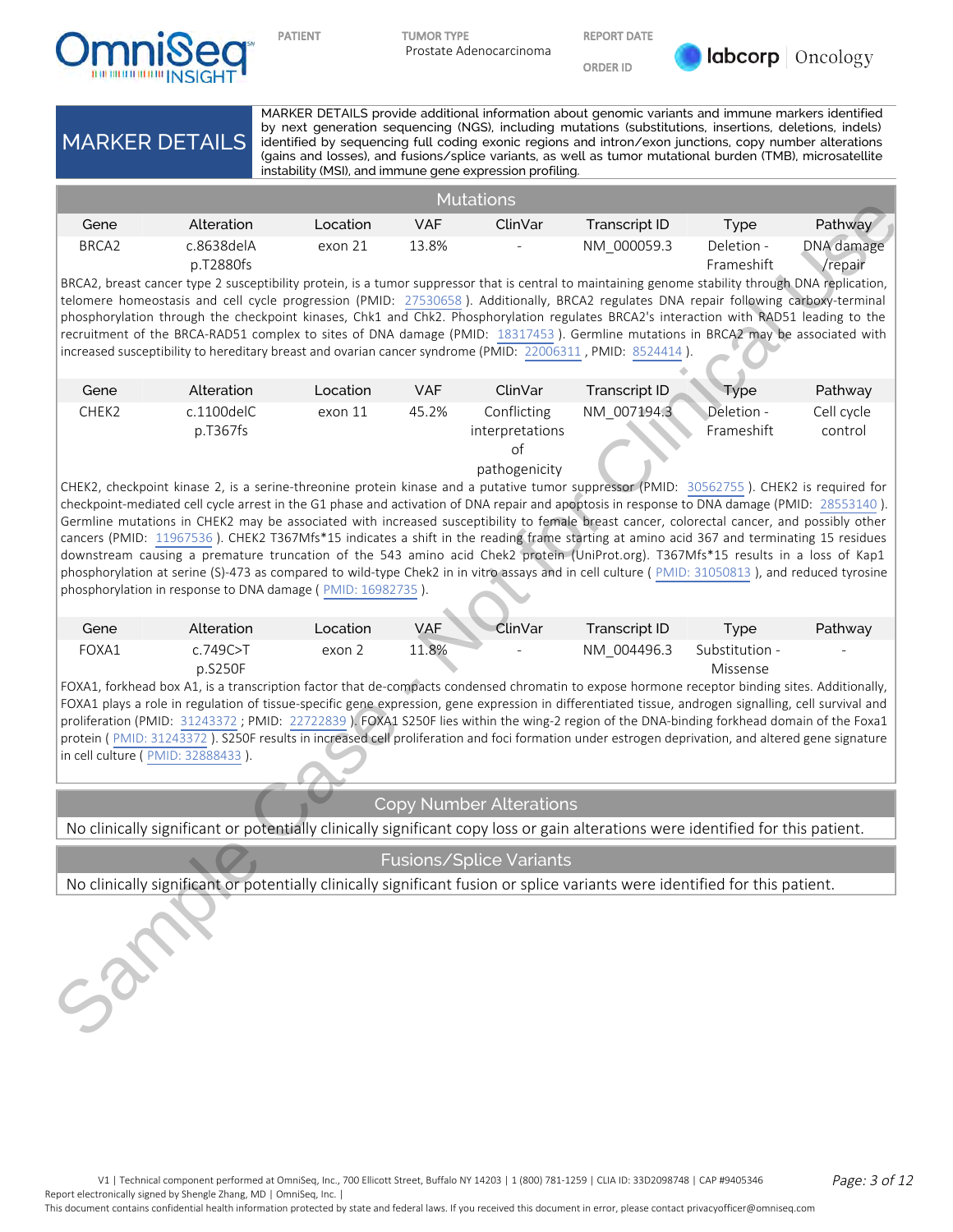

REPORT DATE

ORDER ID



### Tumor Mutational Burden (TMB)

The Tumor Mutational Burden (TMB) for this specimen is 3.9 mut/Mb (Not High)

Tumor mutational burden (TMB) measures the number of non-germline synonymous and non-synonymous mutations per megabase of DNA. TMB is considered a surrogate for neoantigen load and immunogenicity in cancer.

### Microsatellite Instability (MSI)

#### Immune Gene Expression

| Microsatellite Instability (MSI)                                                                                                                                                                                                                |                          |                                                  |          |                                                      |                        |                                                       |                  |                                                              |                     |                                                                                                                             |          |
|-------------------------------------------------------------------------------------------------------------------------------------------------------------------------------------------------------------------------------------------------|--------------------------|--------------------------------------------------|----------|------------------------------------------------------|------------------------|-------------------------------------------------------|------------------|--------------------------------------------------------------|---------------------|-----------------------------------------------------------------------------------------------------------------------------|----------|
| This specimen is microsatellite stable (MS-Stable)                                                                                                                                                                                              |                          |                                                  |          |                                                      |                        |                                                       |                  |                                                              |                     |                                                                                                                             |          |
| Microsatellite Instability (MSI) is measured by analyzing 130 potential targeted microsatellites for evidence of instability. MSI is a condition of                                                                                             |                          |                                                  |          |                                                      |                        |                                                       |                  |                                                              |                     |                                                                                                                             |          |
| genetic hypermutability that generates excessive amounts of short insertion/deletion mutations in the genome.                                                                                                                                   |                          |                                                  |          |                                                      |                        |                                                       |                  |                                                              |                     |                                                                                                                             |          |
|                                                                                                                                                                                                                                                 |                          |                                                  |          |                                                      |                        | Immune Gene Expression                                |                  |                                                              |                     |                                                                                                                             |          |
|                                                                                                                                                                                                                                                 |                          |                                                  |          |                                                      |                        |                                                       |                  | Low $(25)$                                                   |                     |                                                                                                                             |          |
| Immune gene expression by RNA sequencing is measured relative to a reference population as either<br>Positive $(2 20)$<br>the % of the reference population with normalized reads per million (nRPM) less than the nRPM for<br>Moderate (25-74) |                          |                                                  |          |                                                      |                        |                                                       |                  |                                                              |                     |                                                                                                                             |          |
| Negative (< 20)<br>that marker (% Rank), or as an absolute value indicating a positive or negative result (nRPM reads).<br>High $(≥ 75)$                                                                                                        |                          |                                                  |          |                                                      |                        |                                                       |                  |                                                              |                     |                                                                                                                             |          |
| T-cell infiltration<br>T-cell trafficking<br>T-cell recognition<br>Killing cancer cells<br>Cancer testis<br>T-cell priming                                                                                                                      |                          |                                                  |          |                                                      |                        |                                                       |                  |                                                              |                     |                                                                                                                             |          |
|                                                                                                                                                                                                                                                 | antigens                 |                                                  |          |                                                      |                        |                                                       |                  |                                                              |                     |                                                                                                                             |          |
| Interaction of stimulatory                                                                                                                                                                                                                      |                          | Cytokines/chemokines                             |          |                                                      |                        | Interaction of checkpoint                             |                  |                                                              |                     |                                                                                                                             |          |
| receptors and ligands                                                                                                                                                                                                                           |                          | released in the stroma<br>and vessels that drive |          | <b>Expression of immune</b><br>activation within the |                        | receptors and ligands                                 |                  | Inhibit activated T-cells                                    |                     | Immunogenic tumor                                                                                                           |          |
| required to prime T-cells                                                                                                                                                                                                                       | and infiltrate the tumor | movement of T-cells to                           |          |                                                      | tumor microenvironment | that inhibit T-cells to<br>initiate cancer cell death |                  | from killing cancer cells                                    |                     | antigens                                                                                                                    |          |
| Marker                                                                                                                                                                                                                                          | % Rank                   | the tumor<br>Marker                              | % Rank   | Marker                                               | % Rank                 | Marker                                                | % Rank           | Marker                                                       | % Rank              | Marker                                                                                                                      | Result   |
| CD137                                                                                                                                                                                                                                           | 43                       | CXCL10                                           | 75       | CD <sub>2</sub>                                      | 29                     | <b>BTLA</b>                                           | 50               | ADORA2A                                                      | 84                  | LAGE1A                                                                                                                      | negative |
| CD <sub>27</sub>                                                                                                                                                                                                                                | 0                        | CXCR6                                            | 65       | CD <sub>20</sub>                                     | 0                      | CTLA4                                                 | $\circ$          | CCL <sub>2</sub>                                             | 85                  | MAGEA1                                                                                                                      | negative |
| CD <sub>28</sub>                                                                                                                                                                                                                                | 0                        | DDX58                                            | 62       | CD <sub>3</sub>                                      | 15                     | LAG3                                                  | $\overline{O}$   | CCR <sub>2</sub>                                             | $\mathsf{O}\xspace$ | MAGEA3                                                                                                                      | negative |
| CD40                                                                                                                                                                                                                                            | 13                       | GATA3                                            | 86       | CD4                                                  | 29                     | NECTIN2                                               | 74               | CD163                                                        | $\overline{7}$      | MAGEA4                                                                                                                      | negative |
| CD40LG                                                                                                                                                                                                                                          | $\mathsf O$<br>89        | <b>IL10</b>                                      | 27<br>26 | CD <sub>8</sub><br>FOXP3                             | 30<br>71               | $PD-1$<br>PD-L1                                       | $\mathbf 0$<br>0 | CD38<br>CD39                                                 | 73<br>68            | NY-ESO-1<br>SSX <sub>2</sub>                                                                                                | negative |
| CD <sub>80</sub><br>CD86                                                                                                                                                                                                                        | 40                       | IL1B<br>MX1                                      | 27       | KLRD1                                                | $\mathbf{O}$           | PD-L <sub>2</sub>                                     | 41               | CD <sub>68</sub>                                             | $\mathbf 0$         |                                                                                                                             | negative |
| GITR                                                                                                                                                                                                                                            | 51                       | STAT1                                            | 21       | SLAMF4                                               | 0                      | PVR>                                                  | 81               | CSF1R                                                        | 14                  |                                                                                                                             |          |
| GZMB                                                                                                                                                                                                                                            | 37                       | TGFB1                                            | 3        |                                                      |                        | <b>TIGIT</b>                                          | 45               | CXCR <sub>2</sub>                                            | $\mathbf 0$         |                                                                                                                             |          |
| ICOS                                                                                                                                                                                                                                            | $\mathbf 0$              | TLR7                                             | 39       |                                                      |                        | TIM3                                                  | 15               | IDO1                                                         | 51                  |                                                                                                                             |          |
| <b>ICOSLG</b><br><b>IFNG</b>                                                                                                                                                                                                                    | 94<br>69                 | TLR8<br>TLR9                                     | 66<br>44 |                                                      |                        | TNFRSF14<br><b>VISTA</b>                              | 84<br>39         |                                                              |                     |                                                                                                                             |          |
| OX-40L                                                                                                                                                                                                                                          | 82                       | <b>TNF</b>                                       | 74       |                                                      |                        |                                                       |                  |                                                              |                     |                                                                                                                             |          |
| OX40                                                                                                                                                                                                                                            | 44                       |                                                  |          |                                                      |                        |                                                       |                  |                                                              |                     |                                                                                                                             |          |
| TBX21                                                                                                                                                                                                                                           | $\mathbf{1}$             |                                                  |          |                                                      |                        |                                                       |                  |                                                              |                     |                                                                                                                             |          |
|                                                                                                                                                                                                                                                 |                          |                                                  |          |                                                      |                        |                                                       |                  | Immunotherapy Targets by RNA Sequencing with Clinical Trials |                     |                                                                                                                             |          |
|                                                                                                                                                                                                                                                 |                          |                                                  |          |                                                      |                        |                                                       |                  |                                                              |                     | Genes associated with immunomodulatory agents, adoptive cell therapies, vaccines, oncolytic viruses and targeted antibodies |          |
|                                                                                                                                                                                                                                                 |                          |                                                  |          |                                                      |                        |                                                       |                  |                                                              |                     | ADORA2A, adenosine A2a receptor, is a G-protein coupled receptor that binds adenosine to regulate a                         |          |
|                                                                                                                                                                                                                                                 |                          |                                                  |          |                                                      |                        |                                                       |                  |                                                              |                     | number of physiological functions and is expressed by a variety of cells, including dendritic cells, T-cells                |          |
|                                                                                                                                                                                                                                                 | ADORA2A (RNA-Seq)        |                                                  |          |                                                      |                        |                                                       |                  |                                                              |                     | and NK-cells (PMID: 23856527). ADORA2A in the tumor microenvironment evades immune surveillance                             |          |
|                                                                                                                                                                                                                                                 | High                     |                                                  |          |                                                      |                        |                                                       |                  |                                                              |                     | by inhibiting T-cell receptor function (PMID: 23856527, PMID: 25377469) and therapeutic blockade                            |          |
|                                                                                                                                                                                                                                                 |                          |                                                  |          |                                                      |                        | may restore the anti-tumor response (PMID: 28174424). |                  |                                                              |                     |                                                                                                                             |          |
|                                                                                                                                                                                                                                                 |                          |                                                  |          |                                                      |                        |                                                       |                  |                                                              |                     | PVR, poliovirus receptor, or CD155, is an immunoglobulin-like molecule with three Ig-like domains and                       |          |
|                                                                                                                                                                                                                                                 |                          |                                                  |          |                                                      |                        |                                                       |                  |                                                              |                     | localizes in cell-matrix adhesions and cell-cell junctions (PMID: 15194502). Additionally, PVR over-                        |          |
|                                                                                                                                                                                                                                                 | PVR (RNA-Seq) High       |                                                  |          |                                                      |                        |                                                       |                  |                                                              |                     | expression promotes cell migration, cell proliferation, and enhances growth factor-induced cell                             |          |
|                                                                                                                                                                                                                                                 |                          |                                                  |          | proliferation (PMID: 28730595).                      |                        |                                                       |                  |                                                              |                     |                                                                                                                             |          |
|                                                                                                                                                                                                                                                 |                          |                                                  |          |                                                      |                        |                                                       |                  |                                                              |                     |                                                                                                                             |          |
|                                                                                                                                                                                                                                                 |                          |                                                  |          |                                                      |                        |                                                       |                  |                                                              |                     |                                                                                                                             |          |
|                                                                                                                                                                                                                                                 |                          |                                                  |          |                                                      |                        |                                                       |                  |                                                              |                     |                                                                                                                             |          |
|                                                                                                                                                                                                                                                 |                          |                                                  |          |                                                      |                        |                                                       |                  |                                                              |                     |                                                                                                                             |          |
|                                                                                                                                                                                                                                                 |                          |                                                  |          |                                                      |                        |                                                       |                  |                                                              |                     |                                                                                                                             |          |

### Immunotherapy Targets by RNA Sequencing with Clinical Trials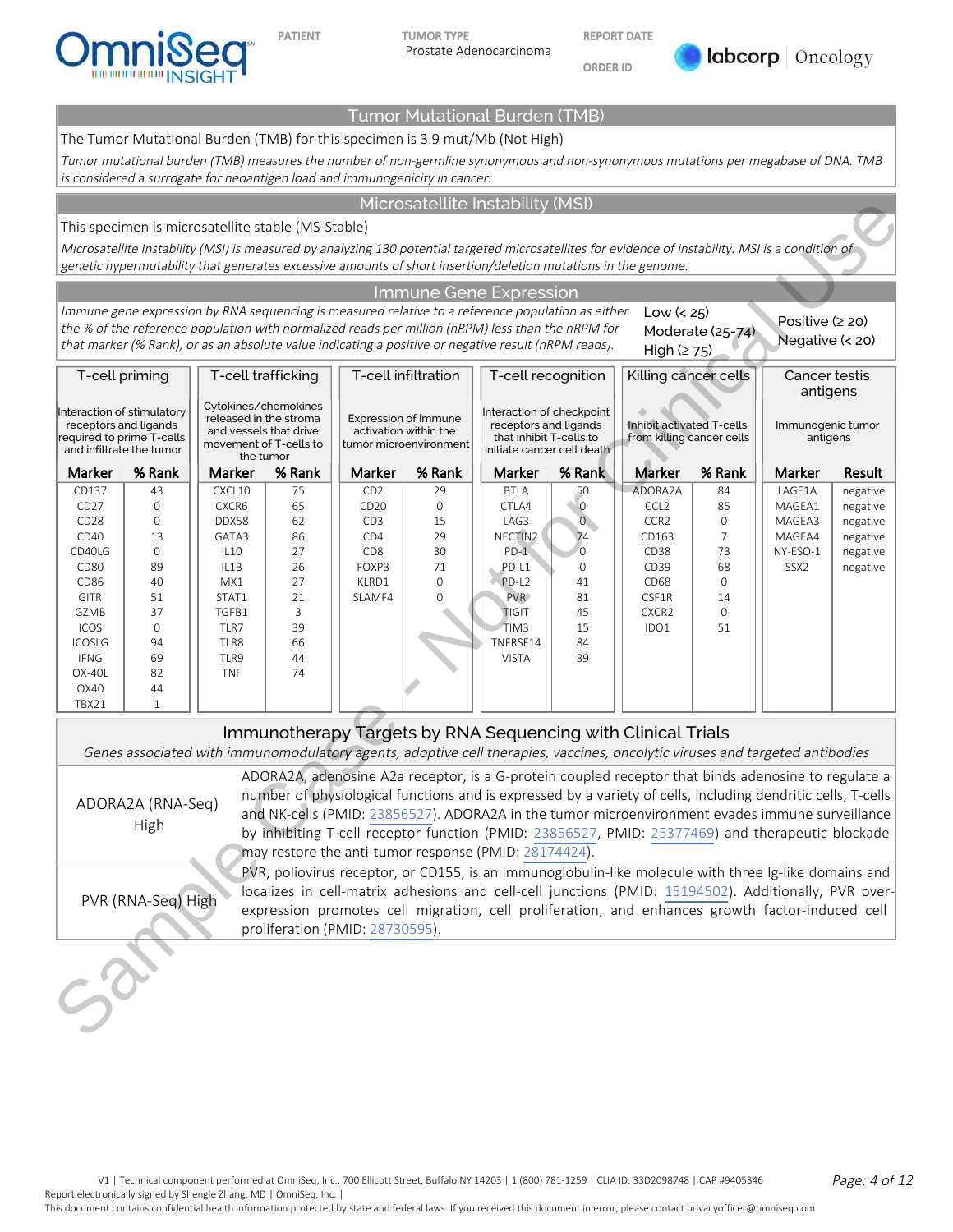

ORDER ID



| <b>THERAPY DETAILS</b><br><b>&amp; CLINICAL TRIALS</b> | THERAPY DETAILS provide select evidence of<br>marker clinical significance for therapeutic response.<br>CLINICAL TRIALS are matched for tested marker<br>results, patient demographics, tumor histology and<br>location within 200 miles of the patient/provider.<br>Clinical trials are prioritized by proximity to the patient<br>/provider and later trial phase. This is not a<br>comprehensive list of all published efficacy data and<br>clinical trials. Information is current as of 06/24/2021<br>as described in the OmniSeq Knowledgebase®. For<br>up to date information regarding available clinical<br>trials, please see www.clinicaltrials.gov                                                                                                                                                                                                                                                        | Marker Clinical Significance<br>IA FDA-approved or professional guideline-<br>indicated therapies in the tested tumor type<br>IB Well-powered clinical studies with expert<br>consensus in the tested tumor type<br>IIC FDA-approved therapies for other tumor<br>types or clinical trial inclusion criteria for the<br>tested tumor type<br>IID Plausible therapeutic significance with<br>some evidence in the tested tumor type |  |  |  |
|--------------------------------------------------------|-----------------------------------------------------------------------------------------------------------------------------------------------------------------------------------------------------------------------------------------------------------------------------------------------------------------------------------------------------------------------------------------------------------------------------------------------------------------------------------------------------------------------------------------------------------------------------------------------------------------------------------------------------------------------------------------------------------------------------------------------------------------------------------------------------------------------------------------------------------------------------------------------------------------------|------------------------------------------------------------------------------------------------------------------------------------------------------------------------------------------------------------------------------------------------------------------------------------------------------------------------------------------------------------------------------------------------------------------------------------|--|--|--|
| BRCA2 T2880fs                                          |                                                                                                                                                                                                                                                                                                                                                                                                                                                                                                                                                                                                                                                                                                                                                                                                                                                                                                                       |                                                                                                                                                                                                                                                                                                                                                                                                                                    |  |  |  |
| rucaparib                                              | FDA APPROVED, NCCN RECOMMENDED: FDA approved for metastatic castration-resistant prostate cancer with a<br>deleterious BRCA mutation (germline and/or somatic)-, after androgen receptor-directed therapy and a taxane-<br>based chemotherapy. NCCN recommended as Category 2A/Useful in certain circumstances.<br>CLINICAL SIGNIFICANCE (IA): The FDA approval for rucaparib was supported by the single-arm, phase-II trial<br>TRITON2 (NCT02952534; PMID: 32795228). TRITON2 demonstrated that subsequent-line rucaparib had an ORR of<br>44% (n = 62) and a NE median DOR in patients with metastatic, castration-resistant Prostate Carcinoma with BRCA1<br>Loss, BRCA1 Mutation, BRCA2 Loss, or BRCA2 Mutation.<br>A Study of Rucaparib Versus Physician's Choice of Therapy in<br>NCT02975934<br>Patients With Metastatic Castration-resistant Prostate Cancer and<br>Homologous Recombination Gene Deficiency | Chapel Hill, NC<br>Phase 3                                                                                                                                                                                                                                                                                                                                                                                                         |  |  |  |
| talazoparib                                            | EXPANDED ACCESS This therapy may be available through the FDA Expanded Access program (See https://www.fda.<br>gov/news-events/public-health-focus/expanded-access<br>CLINICAL SIGNIFICANCE (IIC): FDA approved in other tumor types. Marker is in clinical trial inclusion criteria.<br>TAPUR: Testing the Use of Food and Drug Administration (FDA)<br>NCT02693535<br>Approved Drugs That Target a Specific Abnormality in a Tumor<br>Gene in People With Advanced Stage Cancer                                                                                                                                                                                                                                                                                                                                                                                                                                     | Charlotte, NC<br>Phase 2                                                                                                                                                                                                                                                                                                                                                                                                           |  |  |  |
| niraparib                                              | EXPANDED ACCESS This therapy may be available through the FDA Expanded Access program (See https://www.fda.<br>gov/news-events/public-health-focus/expanded-access)<br>CLINICAL SIGNIFICANCE (IIC): FDA approved in other tumor types.                                                                                                                                                                                                                                                                                                                                                                                                                                                                                                                                                                                                                                                                                |                                                                                                                                                                                                                                                                                                                                                                                                                                    |  |  |  |
| bevacizumab + olaparib                                 | EXPANDED ACCESS This therapy may be available through the FDA Expanded Access program (See https://www.fda.<br>gov/news-events/public-health-focus/expanded-access)<br>CLINICAL SIGNIFICANCE (IIC): FDA approved in other tumor types.                                                                                                                                                                                                                                                                                                                                                                                                                                                                                                                                                                                                                                                                                |                                                                                                                                                                                                                                                                                                                                                                                                                                    |  |  |  |
| olaparib + abiraterone +<br>prednisone                 | CLINICAL SIGNIFICANCE (IIC): Marker is in clinical trial inclusion criteria.<br>NCT03012321<br>Abiraterone/Prednisone, Olaparib, or Abiraterone/Prednisone +<br>Olaparib in Patients With Metastatic Castration-Resistant<br>Prostate Cancer With DNA Repair Defects                                                                                                                                                                                                                                                                                                                                                                                                                                                                                                                                                                                                                                                  | Phase 2<br>Chapel Hill, NC                                                                                                                                                                                                                                                                                                                                                                                                         |  |  |  |
| olaparib + carboplatin                                 | CLINICAL SIGNIFICANCE (IIC): Marker is in clinical trial inclusion criteria.<br>Carboplatin or Olaparib for BRcA Deficient Prostate Cancer<br>NCT04038502                                                                                                                                                                                                                                                                                                                                                                                                                                                                                                                                                                                                                                                                                                                                                             | Phase 2<br>Durham, NC                                                                                                                                                                                                                                                                                                                                                                                                              |  |  |  |
| ipilimumab + nivolumab                                 | CLINICAL SIGNIFICANCE (IIC): Marker is in clinical trial inclusion criteria.<br>TAPUR: Testing the Use of Food and Drug Administration (FDA)<br>NCT02693535<br>Approved Drugs That Target a Specific Abnormality in a Tumor<br>Gene in People With Advanced Stage Cancer                                                                                                                                                                                                                                                                                                                                                                                                                                                                                                                                                                                                                                              | Phase 2<br>Charlotte, NC                                                                                                                                                                                                                                                                                                                                                                                                           |  |  |  |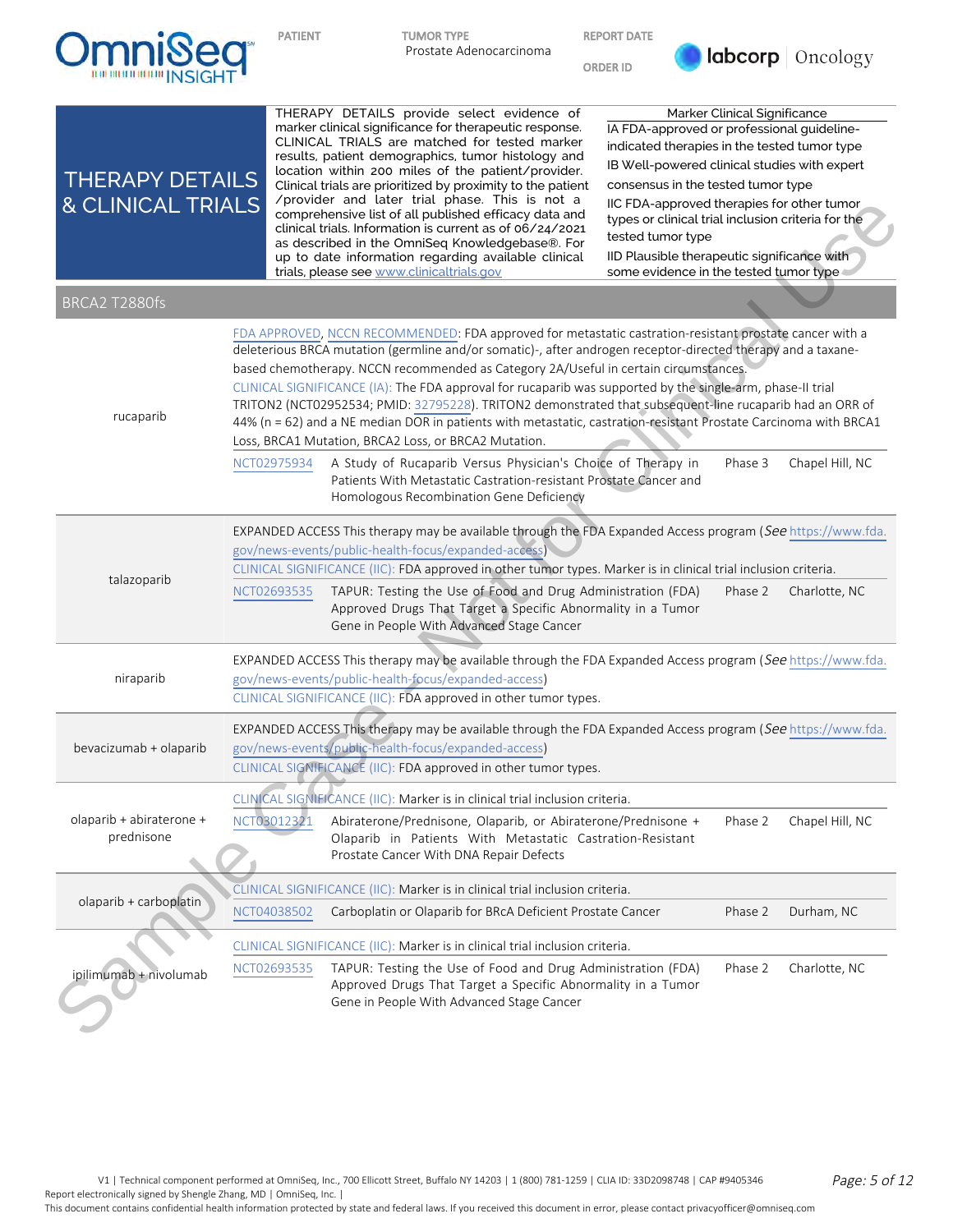

REPORT DATE

ORDER ID



## BRCA2 T2880fs + CHEK2 T367fs

| olaparib               | FDA APPROVED, NCCN RECOMMENDED: FDA approved for metastatic castration-resistant prostate cancer with a<br>deleterious or suspected deleterious germline or somatic homologous recombination repair (HRR) gene-mutation,<br>with progression following enzalutamide or abiraterone. NCCN recommended as Category 1/Useful in certain<br>circumstances.<br>CLINICAL SIGNIFICANCE (IA): In a Phase III trial (PROfound) that supported FDA approval, Lynparza (olaparib)<br>treatment improved progression-free survival (7.4 vs 3.6 mo, HR=0.34, p<0.001), objective response rate (33%, 28<br>/84 vs 2%, 1/43, OR=20.86, p<0.001), and median time to pain progression (HR=0.44, p=0.02) compared to control<br>in patients with metastatic castration-resistant prostate cancer harboring deleterious or suspected deleterious<br>mutations in BRCA1/2 or ATM who progressed on hormone therapy (PMID: 32343890; NCT02987543).<br>In a Phase III trial (PROfound) that supported FDA approval, Lynparza (olaparib) treatment significantly improved<br>progression-free survival (PFS, 5.8 vs 3.5 mo, HR=0.49, p<0.001) compared to control in patients with metastatic<br>castration-resistant prostate cancer harboring deleterious or suspected deleterious mutations in homologous<br>recombination repair genes who progressed on hormone therapy (PMID: 32343890; NCT02987543).<br>Abiraterone/Prednisone, Olaparib, or Abiraterone/Prednisone + Phase 2<br>Chapel Hill, NC<br>NCT03012321<br>Olaparib in Patients With Metastatic Castration-Resistant<br>Prostate Cancer With DNA Repair Defects |  |  |  |  |  |  |  |
|------------------------|-----------------------------------------------------------------------------------------------------------------------------------------------------------------------------------------------------------------------------------------------------------------------------------------------------------------------------------------------------------------------------------------------------------------------------------------------------------------------------------------------------------------------------------------------------------------------------------------------------------------------------------------------------------------------------------------------------------------------------------------------------------------------------------------------------------------------------------------------------------------------------------------------------------------------------------------------------------------------------------------------------------------------------------------------------------------------------------------------------------------------------------------------------------------------------------------------------------------------------------------------------------------------------------------------------------------------------------------------------------------------------------------------------------------------------------------------------------------------------------------------------------------------------------------------------------------------------------------------------------|--|--|--|--|--|--|--|
| ADORA2A (RNA-Seq) High |                                                                                                                                                                                                                                                                                                                                                                                                                                                                                                                                                                                                                                                                                                                                                                                                                                                                                                                                                                                                                                                                                                                                                                                                                                                                                                                                                                                                                                                                                                                                                                                                           |  |  |  |  |  |  |  |
| <b>IPH5201</b>         | IPH5201 IPH5201 is a monoclonal antibody that binds to and inhibits soluble and membrane-bound CD39, resulting<br>in decreased ATP hydrolysis, which potentially leads to activation of T-lymphocytes and anti-tumor immune<br>response (PMID: 31116985, PMID: 31244820).<br>CLINICAL SIGNIFICANCE: Marker is drug target.<br>IPH5201 as Monotherapy or in Combination With Durvalumab +/-<br>Phase 1<br>Huntersville, NC<br>NCT04261075<br>Oleclumab in Subjects With Advanced Solid Tumors.                                                                                                                                                                                                                                                                                                                                                                                                                                                                                                                                                                                                                                                                                                                                                                                                                                                                                                                                                                                                                                                                                                             |  |  |  |  |  |  |  |
| PVR (RNA-Seq) High     |                                                                                                                                                                                                                                                                                                                                                                                                                                                                                                                                                                                                                                                                                                                                                                                                                                                                                                                                                                                                                                                                                                                                                                                                                                                                                                                                                                                                                                                                                                                                                                                                           |  |  |  |  |  |  |  |
| AB154                  | AB154 AB154 (domvanalimab) is a monoclonal antibody that targets T-cell immunoreceptor with Ig and ITIM<br>domains (TIGIT), potentially resulting in enhanced immune response (Cancer Immunol Res 2019;7(2 Suppl):Abstract<br>nr A124).<br>CLINICAL SIGNIFICANCE: Marker is drug target.<br>A Study to Evaluate the Safety and Tolerability of AB154 in<br>Huntersville, NC<br>Phase 1<br>NCT03628677<br>Participants With Advanced Malignancies                                                                                                                                                                                                                                                                                                                                                                                                                                                                                                                                                                                                                                                                                                                                                                                                                                                                                                                                                                                                                                                                                                                                                          |  |  |  |  |  |  |  |
| vibostolimab           | VIBOSTOLIMAB MK-7684 (Vibostolimab) is antagonistic against against T-cell immunoreceptor with Ig and ITIM<br>domains (TIGIT), which removes the immune checkpoint blockade by preventing the interaction of TIGIT with its<br>ligands, NECTIN2 (CD112) and PVR (CD155) (NCI Drug Dictionary).<br>CLINICAL SIGNIFICANCE: Marker is drug target.<br>NCT02964013<br>Study of Vibostolimab Alone and in Combination With<br>Phase 1<br>Charlotte, NC<br>Pembrolizumab in Advanced Solid Tumors (MK-7684-001)                                                                                                                                                                                                                                                                                                                                                                                                                                                                                                                                                                                                                                                                                                                                                                                                                                                                                                                                                                                                                                                                                                 |  |  |  |  |  |  |  |
|                        |                                                                                                                                                                                                                                                                                                                                                                                                                                                                                                                                                                                                                                                                                                                                                                                                                                                                                                                                                                                                                                                                                                                                                                                                                                                                                                                                                                                                                                                                                                                                                                                                           |  |  |  |  |  |  |  |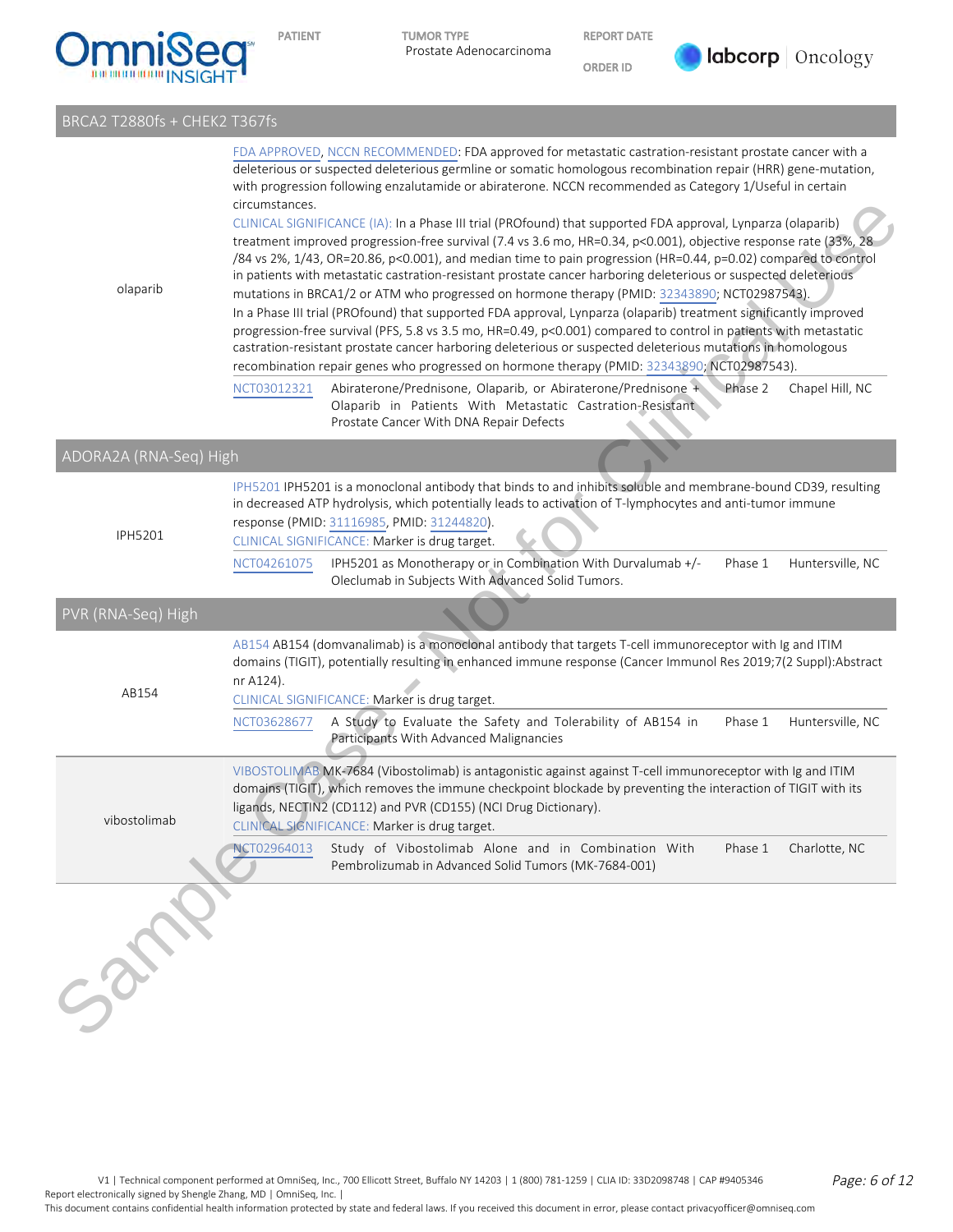



PATIENT TUMOR TYPE Prostate Adenocarcinoma REPORT DATE

ORDER ID



| <b>TISSUE</b>                                                                                                                                                                                                                                                                                                                                                                                                                                                                                                                                                                          | Specimen Review Summary |                                                                                            |                                     |                 |          |                                |             |  |  |  |
|----------------------------------------------------------------------------------------------------------------------------------------------------------------------------------------------------------------------------------------------------------------------------------------------------------------------------------------------------------------------------------------------------------------------------------------------------------------------------------------------------------------------------------------------------------------------------------------|-------------------------|--------------------------------------------------------------------------------------------|-------------------------------------|-----------------|----------|--------------------------------|-------------|--|--|--|
|                                                                                                                                                                                                                                                                                                                                                                                                                                                                                                                                                                                        |                         |                                                                                            | <b>Specimen Details</b>             |                 |          |                                |             |  |  |  |
| Submitted Pathology Report ID                                                                                                                                                                                                                                                                                                                                                                                                                                                                                                                                                          |                         | Histologic evaluation/Clinical Prostate / Epithelial tumors / Adenocarcinoma<br>Impression |                                     |                 |          |                                |             |  |  |  |
| Sample Collection Date                                                                                                                                                                                                                                                                                                                                                                                                                                                                                                                                                                 |                         | Tumor<br>Origin                                                                            | Primary                             | Tumor<br>Nuclei | 35%      | #Neoplastic<br>Cells per slide | $>=1000$    |  |  |  |
| Organ/Tissue Site                                                                                                                                                                                                                                                                                                                                                                                                                                                                                                                                                                      | GU / Prostate NOS       |                                                                                            |                                     |                 |          |                                |             |  |  |  |
|                                                                                                                                                                                                                                                                                                                                                                                                                                                                                                                                                                                        |                         |                                                                                            | <b>Samples Received for Testing</b> |                 |          |                                |             |  |  |  |
| <b>Received Date</b>                                                                                                                                                                                                                                                                                                                                                                                                                                                                                                                                                                   | PD-L1 Report Date       | Sample Label                                                                               | Type                                |                 | Quantity | Purpose                        |             |  |  |  |
|                                                                                                                                                                                                                                                                                                                                                                                                                                                                                                                                                                                        |                         |                                                                                            | Unstained FFPE Slide                |                 | 14       | Testing [controls adequate]    |             |  |  |  |
|                                                                                                                                                                                                                                                                                                                                                                                                                                                                                                                                                                                        |                         |                                                                                            | PD-L1 Immunohistochemistry          |                 |          |                                |             |  |  |  |
| Gross Description: Received from Accupath Diagnostic Laboratories are a control slide and stained slides labeled<br>accompanied by a surgical pathology report and a technical-only procedure report for PD-L1(22C3) immunohistochemistry with patient's name and<br>accession number. These are submitted for interpretation by OmniSeq pathologists.                                                                                                                                                                                                                                 |                         |                                                                                            |                                     |                 |          |                                | . These are |  |  |  |
| Regulatory: PD-L1 IHC 22C3 pharmDx is a qualitative IHC assay that is FDA-approved companion assay for in vitro diagnostic use. This test was<br>performed at Accupath Diagnostic Laboratories, Inc., 5005 S. 40th Street, Suite 1100, Phoenix, AZ 85040 under the direction of<br>Medical Director, (CLIA #03D2054956), and interpreted by OmniSeq, Inc. The results of this assay are not intended to be used as the sole means<br>for clinical diagnosis or patient management decisions. The OmniSeq Laboratory is certified under the Clinical Laboratory Improvement<br>testing. |                         |                                                                                            |                                     |                 |          |                                |             |  |  |  |
| Amendments of 1988 (CLIA-88) and by the New York State Clinical Laboratory Evaluation Program to perform high complexity clinical laboratory<br>32 Miles                                                                                                                                                                                                                                                                                                                                                                                                                               |                         |                                                                                            |                                     |                 |          |                                |             |  |  |  |

V1 | Technical component performed at OmniSeq, Inc., 700 Ellicott Street, Buffalo NY 14203 | 1 (800) 781-1259 | CLIA ID: 33D2098748 | CAP #9405346 Page: 7 of 12 Report electronically signed by Shengle Zhang, MD | OmniSeq, Inc. |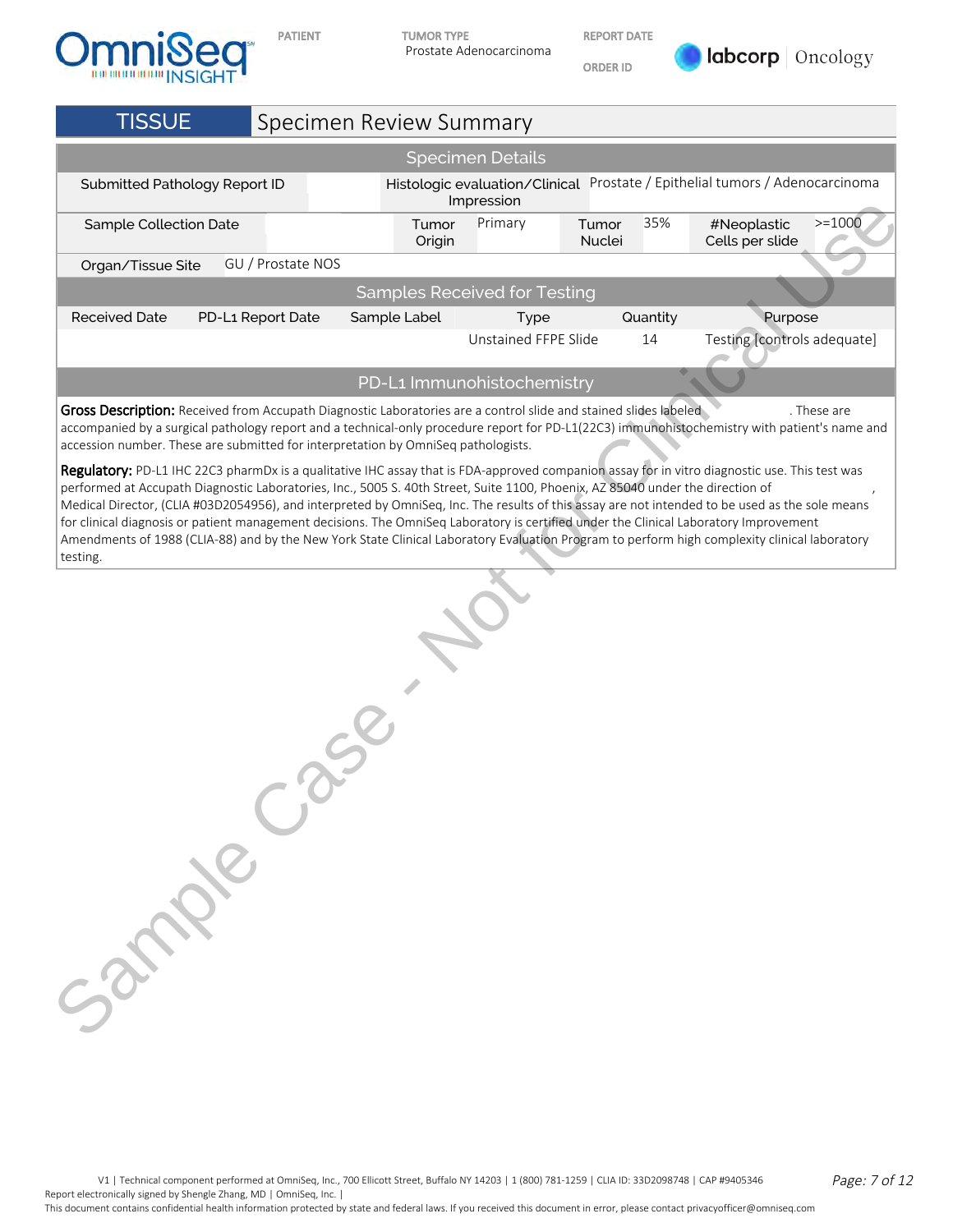

REPORT DATE

ORDER ID



| ANKRD11 S609G<br>HIST1H3F R135fs<br>SPEN D2007E | ATM R2912G<br>MAP3K14 T402N<br>ZNF217 A44T | CREBBP V605A<br>NOTCH3 R163W | GABRA6 W263*<br>NRG1 G11V | GID4 Y211C<br>RICTOR A713G |
|-------------------------------------------------|--------------------------------------------|------------------------------|---------------------------|----------------------------|
|                                                 |                                            |                              |                           |                            |
|                                                 |                                            |                              |                           |                            |
|                                                 |                                            |                              |                           |                            |
|                                                 |                                            |                              |                           |                            |
|                                                 |                                            |                              |                           |                            |
|                                                 |                                            |                              |                           |                            |
|                                                 |                                            |                              |                           |                            |
|                                                 |                                            |                              |                           |                            |
|                                                 |                                            |                              |                           |                            |
| Sample Ca                                       |                                            |                              |                           |                            |
|                                                 |                                            |                              |                           |                            |
|                                                 |                                            |                              |                           |                            |
|                                                 |                                            |                              |                           |                            |

V1 | Technical component performed at OmniSeq, Inc., 700 Ellicott Street, Buffalo NY 14203 | 1 (800) 781-1259 | CLIA ID: 33D2098748 | CAP #9405346 Page: 8 of 12 Report electronically signed by Shengle Zhang, MD | OmniSeq, Inc. |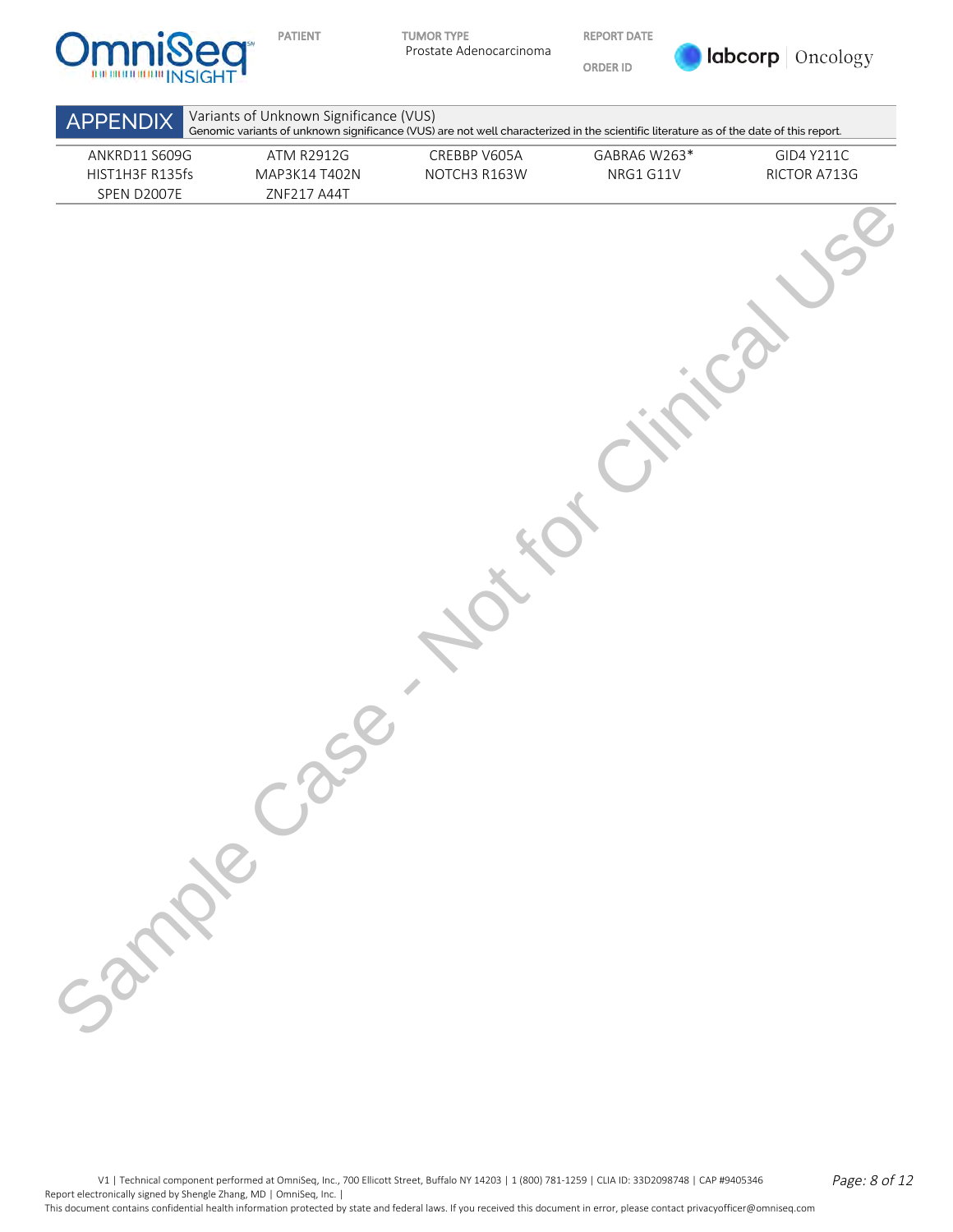

REPORT DATE

ORDER ID



# APPENDIX About OmniSeq INSIGHT

#### INTENDED USE

OmniSeq INSIGHT is a next generation sequencing-based in vitro diagnostic device for the detection of genomic variants, signatures, and immune gene expression in formalin-fixed paraffin-embedded (FFPE) tumor tissue. DNA is sequenced to detect small variants in the full exonic coding region of 523 genes (single and multinucleotide substitutions, insertions, deletions and indels), including genes leading to homologous recombination repair defects (HRR/HRD), copy number alterations in 59 genes (gains and losses), as well as analysis of microsatellite instability (MSI) and tumor mutational burden (TMB) genomic signatures. RNA is sequenced to detect fusions and splice variants in 55 genes, in addition to mRNA expression in 64 immune genes. The resultant information, along with PD-L1 protein expression by immunohistochemistry (IHC), is intended for use by qualified health care professionals in accordance with professional guidelines in oncology for management of patients with solid neoplasms, and is not conclusive or prescriptive for use of any specific therapeutic product. (See last page of report for a complete list of markers included in OmniSeq INSIGHT.)

#### TEST PRINCIPLE

OmniSeq INSIGHT is performed exclusively as a laboratory service using DNA and RNA co-extracted from FFPE tumor tissue. The assay employs a single nucleic acid extraction method from routine FFPE biopsy or surgical resection specimens; 40 - 100 ng of DNA and 20 - 100 ng RNA undergo library construction and hybridization-based capture of all coding exons from 523 cancer-related genes and select regions from 55 commonly rearranged genes. Hybrid capture-selected libraries are sequenced to high uniform depth (targeting >150X median coverage with >90% of exons at coverage >50X). The sequence data are analyzed to detect genomic variants and signatures. Amplicon-based targeted next generation RNA-sequencing for digital gene expression is used to assess mRNA expression in 64 immune genes, and immunohistochemistry (IHC) is used to measure PD-L1 protein expression (SP142 or 22C3 antibodies) based on the tumor type tested.

#### Small Variants

DNA-sequencing of the full exonic coding region for 523 genes is performed to detect single nucleotide variants (SNV), multinucleotide variants (MNV), insertions, deletions and indels. Detected small variants are not reportable if present in the gnomAD database (https://gnomad. broadinstitute.org/) at a prevalence of 1% or greater, are benign or likely benign in the ClinVar database (https://www.ncbi.nlm.nih.gov /clinvar/), synonymous, or intronic (outside of splice sites greater than 2 base pairs). Select variants with FDA or guideline indicated therapies are considered detected at a minimum of 2% variant allele frequency (VAF). These variants are considered "Indeterminate" when testing for the variant position was performed but did not meet minimum coverage criteria for reporting the variant as a pertinent negative finding, or, when evidence of a sequence mutation is observed in an area of low coverage, but results do not meet acceptance criteria for reporting as a positive finding. All other variants are considered detected at a minimum of 5% VAF. Instant process with contribute the Thermodyne case of the [C](https://www.ncbi.nlm.nih.gov/clinvar/)onservation of the Conservation of the Conservation of the Conservation of the Conservation of the Conservation of the Conservation of the Conservation of the Co

#### Copy Number Alterations

DNA-sequencing is performed to detect and report gene copy number alterations (CNA), including gain (amplification) in 59 genes, and loss (deletion) in 4 genes. For accurate detection and reporting of copy gain, specimens must have at least 30% tumor purity. A fold change (FC) ≥3.2 is considered a copy "gain" and a FC=2.2-<3.2 as copy "gain indeterminate." A 2.2x FC is equivalent to 10 copies in a tumor at 30% tumor purity. Copy gain is fully validated for CCND1, CCNE1, CDK4, CDK6, EGFR, ERBB2, FGFR1, FGFR2, KIT, KRAS, MET, MDM2, MYC and PIK3CA genes. Copy gain in other genes are also reported, and these results may be confirmed by additional testing at the discretion of the ordering clinician. For accurate detection and reporting of copy loss, specimens must have at least 50% tumor purity. A FC ≤0.5 is considered as copy "loss" and a FC >0.5-0.7 as copy "loss-indeterminate". A 0.5x FC is equivalent to 0 copies (somatic homozygous deletion) in a tumor at 50% tumor purity. Copy loss is fully validated and reported for ATM, BRCA1, BRCA2, and PTEN genes.

#### Fusions and Splice Variants

RNA-sequencing of 55 commonly rearranged genes is performed for fusion analysis and 2 genes for splice variants. Fusion calling uses unique gene fusion reads to score variants, with a minimum number of unique candidate reads required for detection, Fusions are fully validated for ALK, FGFR3, NTRK1, NTRK3, RET, and ROS1. Fusions in other genes are also reported, and these results may be confirmed by additional testing at the discretion of the ordering clinician. Fusion donor and acceptor genes are annotated as GeneA-GeneB fusion for reporting. Splice variant calling is performed for EGFR and MET to identify reads in these genes that span candidate splice junctions. Only splice variants that do not match a database of non-tumor junctions from normal FFPE samples and that align with MET exon 14 and EGFR exons 2-7 are reported as skipping mutations.

#### Tumor Mutational Burden (TMB)

Tumor mutational burden (TMB) is determined using the small variant DNA-sequencing output from 523 genes, excluding HLA, and dynamically adjusted per sample based on sequencing depth. Nongermline synonymous and nonsynonymous variants >5% VAF are included in the TMB score after application of filters. The TMB is calculated as follows: TMB = (Eligible Variants / Effective panel size). The resulting TMB result is reported as mutations per megabase units (mut /Mb) and interpreted as "High" (≥10 mut/Mb) or "Not High" (<10 mut /Mb). This cutoff was determined in non-small cell lung cancer (NSCLC) patients. Tumor-specific cutoffs have not been established in other tumor types.

#### Microsatellite Instability (MSI)

Microsatellite instability (MSI) status is determined by analyzing microsatellite sites for evidence of instability. There are 130 potential sites assessed for MSI, however, the total number of assessed sites varies between samples. To ensure MSI calling quality, a sample must have a minimum of 40 assessable sites and each site must have a minimum of 60 reads spanning the site. The proportion of unstable MSI sites to total evaluable MSI sites is reported as a sample-level microsatellite score. The score is then evaluated against a pre-defined threshold to determine whether the sample is reported as MSI-High (≥20% MSI unstable sites) or MS-Stable (<20% MSI unstable sites).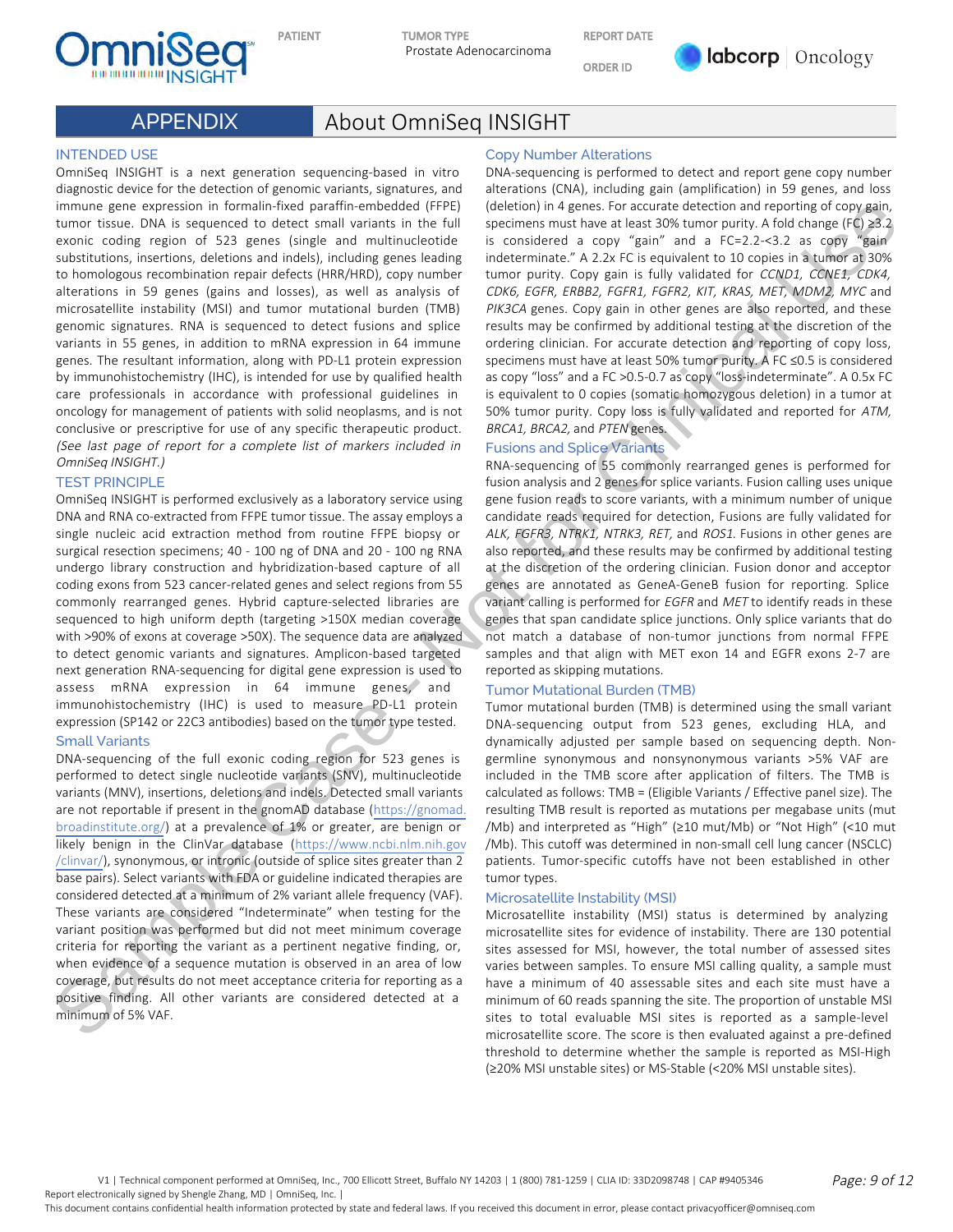

REPORT DATE

ORDER ID



# APPENDIX About OmniSeq INSIGHT

#### PD-L1 Immunohistochemistry (IHC)

PD-L1 by immunohistochemistry (IHC) is measured based on the tumor type tested. The Dako PD-L1 IHC 22C3 FDA approved assay follows scoring guidelines for reporting combined positive score (CPS) in cervical cancer, esophageal squamous cell carcinoma, gastric/gastroesophageal junction adenocarcinoma, urothelial carcinoma, and head and neck squamous cell carcinoma. The Dako PD-L1 IHC 22C3 FDA approved assay is also used to report PD-L1 protein expression scored as the percentage of viable tumor cells showing % membrane staining at any intensity as a tumor proportion score (% TPS) for non-small cell lung cancer. The Dako PD-L1 IHC 22C3 assay is also used to report % TPS for non-indicated tumor types or tumors of unknown origin. The VENTANA PD-L1 IHC SP142 FDA approved assay is used to measure PD-L1 status based on proportion of tumor area occupied by PD-L1 expressing tumorinfiltrating immune cells (% IC) of any intensity. Scoring guidelines are followed for reporting % IC stained in urothelial carcinoma and triple negative breast cancer. The VENTANA PD-L1 IHC SP142 assay is also used to report % IC in non-indicated breast tumor types or tumors of unknown origin. See https://www.fda.gov/media/119249/download for interpretation details. Solution by two transformation of the two states in the two states in the two states of the two states of the two states of the two states of the two states of the two states of the two states of the two states of the tw

#### Immune Gene Expression

Amplicon-based targeted next generation sequencing (NGS) for digital gene expression detection (RNA-Seq) is used to interrogate 50 T-cell receptor signaling (TCRS) genes including PD-L1, and 8 tumor infiltrating lymphocytes (TILs) genes including CD8, that have functions across the cycle of immunity, and 6 cancer testis antigen (CT antigens) genes frequently expressed in various types of cancer making them promising candidate targets for cancer immunotherapy, including cancer vaccination and adoptive T-cell transfer with chimeric T-cell receptors. Interpretation of TCRS and TILs gene expression by RNA-Seq: each gene is compared to a reference population derived from 735 unique tumors, normalized to a value between 1 and 100, and scored as the percentile relative rank (% Rank). TCRS and TILS gene expression ranks ≥75 are considered "highly expressed" and may have immunotherapy targets in clinical trials. CT antigen genes are interpreted as "Positive" for markers with normalized reads per million (nRPM) ≥20, and "Negative" for markers with nRPM <20.

#### MARKER CLINICAL SIGNIFICANCE

The criteria used to classify the clinical significance of reported genomic variants relative to the tested tumor type is reported in accordance with recommendations described in Li MM, et al., Standards and Guidelines for the Interpretation and Reporting of Sequence Variants in Cancer: A Joint Consensus Recommendation of the Association for Molecular Pathology, American Society of Clinical Oncology, and College of American Pathologists. J Mol Diagnostics. 2017;19(1):4-23. While this guidance was developed specifically for genomic variants, OmniSeq INSIGHT extends interpretation and application of this classification to all reported markers.



Tier I: Variants/Markers with strong clinical significance

- Level A: FDA-approved or professional guideline-indicated therapies for the tested tumor type
- Level B: Well-powered clinical studies with consensus from experts in the field for therapies in the tumor type tested

Tier II: Variants/Markers with potential clinical significance

- Level C: FDA-approved therapies for other tumor types or clinical trial inclusion criteria for the tested tumor type.
- Level D: Plausible therapeutic significance with some evidence in the tested tumor type.

Note: OmniSeq INSIGHT does not report genomic variants/markers as potentially clinically significant based on evidence from non-human studies.

Tier III: Variants of unknown clinical significance (VUS)

Variants not observed at a significant allele frequency in general or specific subpopulation databases, or pan-cancer or tumor-specific variant databases. No convincing published evidence of cancer association.

#### Potential Germline Variants

OmniSeq INSIGHT identifies only those variants in the germline that, when present, may be associated with increased susceptibility to cancer. OmniSeq INSIGHT results do not distinguish between somatic and germline variants as only tumor tissue is tested. Genetic counseling may be appropriate if an inherited syndrome associated with a reported possible germline variant is suspected.

#### PRIORITIZATION OF THERAPY CONSIDERATIONS

Genomic variants and immune markers from OmniSeq INSIGHT are matched to therapies based on the tested patient's tumor type, FDA regulatory approval status, National Comprehensive Cancer Center (NCCN) professional guideline indications, published emerging efficacy data to support unmet clinical need, including FDA breakthrough and fast track designations (see https://www.fda.gov/patients/learn-aboutdrug-and-device-approvals/fast-track-breakthrough-therapy-

accelerated-approval-priority-review), potential expanded access /compassionate use (https://www.fda.gov/news-events/public-healthfocus/expanded-access), and other peer-reviewed human clinical studies as described in the OmniSeq Knowledgebase® on the report date. Therapy Considerations are prioritized as follows: markers associated with clinical benefit or resistance/decreased response in the patient's tumor type, prioritized by approval status and variant clinical significance (if applicable); markers associated with clinical benefit in other tumor types (ordered alphabetically by marker and ranked by variant clinical significance, if applicable); and markers associated with clinical trials (ordered by proximity to the patient and later trial phase). Genomic variants with potential clinical significance but no therapy considerations identified on the report date, are also provided.

#### PERFORMANCE CHARACTERISTICS

Performance characteristics were established using DNA and RNA derived from a wide range of FFPE tissue specimens harboring variants with both strong and potential clinical significance, including resections, needle core biopsies and cell blocks from fine needle aspirations. For genomic profiling, each performance study included representative variant types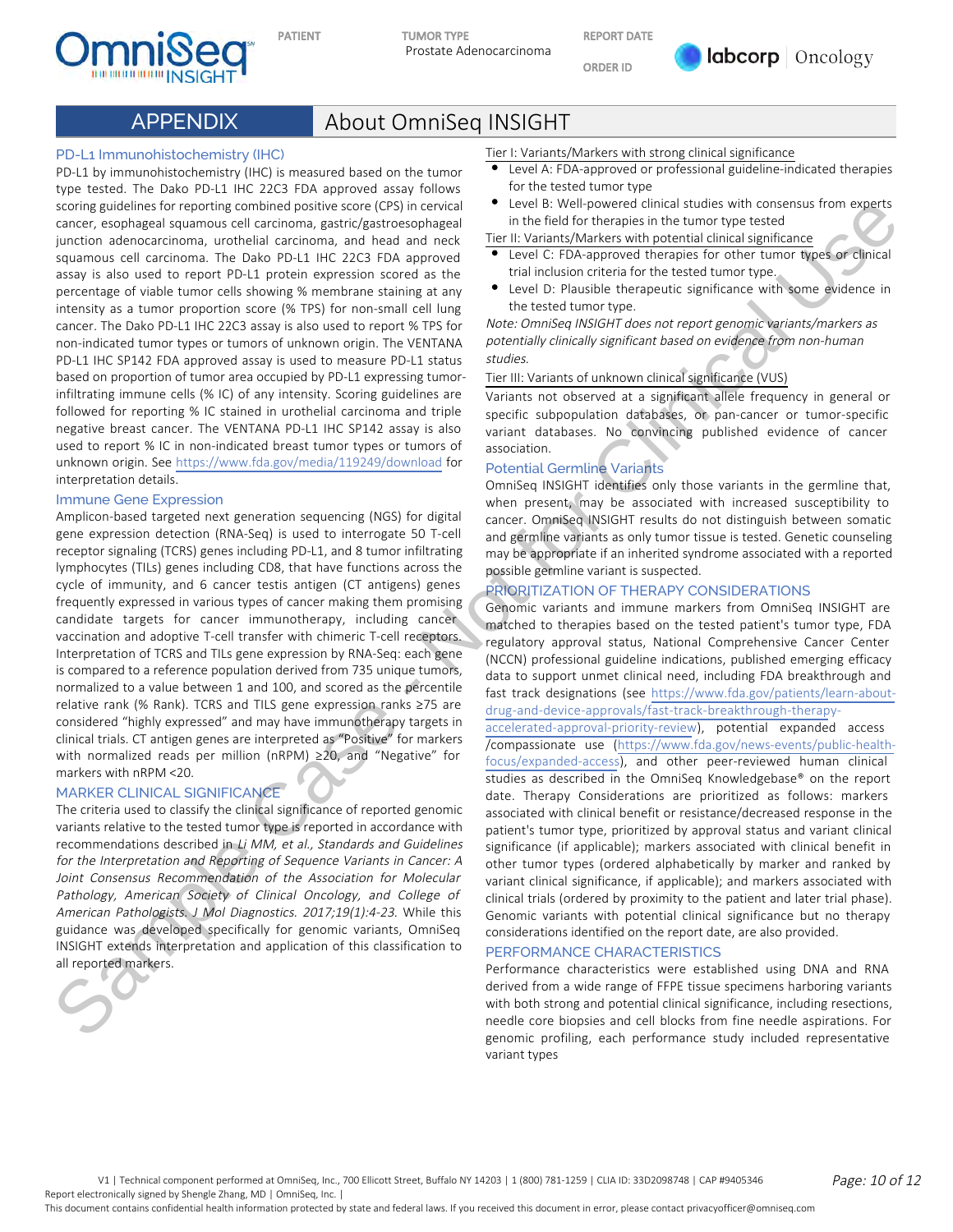



REPORT DATE

ORDER ID



# APPENDIX About OmniSeq INSIGHT

from each alteration class (substitutions, insertions, and deletions, copy number alterations, and fusions/splice variants), in various genomic contexts across a broad selection of genes, in addition to analysis of TMB and MSI genomic signatures. The detection of genomic variants by OmniSeq INSIGHT was compared to results of other validated next generation sequencing assays to assess concordance with orthogonal methods. For immune gene expression, sequencing analytical validation studies were performed to confirm standard measurements including accuracy, sensitivity and specificity. Additional studies addressed variability in nucleic acid input amounts, genomic DNA contamination of RNA, batch size and linearity of detection across all genes within a wide distribution of signal on the overall immune response signature.

| Table 1. OmniSeq INSIGHT Performance Characteristics |  |
|------------------------------------------------------|--|
|------------------------------------------------------|--|

|            | TMB and MSI genomic signatures. The detection of genomic variants by<br>OmniSeq INSIGHT was compared to results of other validated next<br>generation sequencing assays to assess concordance with orthogonal<br>methods. For immune gene expression, sequencing analytical validation<br>studies were performed to confirm standard measurements including<br>accuracy, sensitivity and specificity. Additional studies addressed<br>variability in nucleic acid input amounts, genomic DNA contamination of<br>RNA, batch size and linearity of detection across all genes within a wide<br>distribution of signal on the overall immune response signature.                                                                                                                                                                                                                                                                                                                                                                                                                                                                                                                                                                                                                                                                                                                                   |                |                             |                                           |                                           | analytical concordance to a validated comparator NGS assay using<br>colorectal, uterine and other cancer FFPE tissues. Samples with<br>≥20% MSI unstable sites are consider MSI-High, while samples with<br><20% unstable sites are considered MS-Stable. The clinical validity<br>of the qualitative MSI designation has not been established.<br>9. TMB is reported as mutations per megabase (mut/Mb). TMB may<br>differ across specimens (e.g., primary versus metastatic, tumor<br>content) and targeted panels. The TMB calculation will increase or<br>decrease depending on:                                                                                                                                                                                                                                                                                                                                                                                                                                                                                                                                                                                                                                                                                                                                                                                                                                                                                                                                                                                                                                                     |
|------------|--------------------------------------------------------------------------------------------------------------------------------------------------------------------------------------------------------------------------------------------------------------------------------------------------------------------------------------------------------------------------------------------------------------------------------------------------------------------------------------------------------------------------------------------------------------------------------------------------------------------------------------------------------------------------------------------------------------------------------------------------------------------------------------------------------------------------------------------------------------------------------------------------------------------------------------------------------------------------------------------------------------------------------------------------------------------------------------------------------------------------------------------------------------------------------------------------------------------------------------------------------------------------------------------------------------------------------------------------------------------------------------------------|----------------|-----------------------------|-------------------------------------------|-------------------------------------------|------------------------------------------------------------------------------------------------------------------------------------------------------------------------------------------------------------------------------------------------------------------------------------------------------------------------------------------------------------------------------------------------------------------------------------------------------------------------------------------------------------------------------------------------------------------------------------------------------------------------------------------------------------------------------------------------------------------------------------------------------------------------------------------------------------------------------------------------------------------------------------------------------------------------------------------------------------------------------------------------------------------------------------------------------------------------------------------------------------------------------------------------------------------------------------------------------------------------------------------------------------------------------------------------------------------------------------------------------------------------------------------------------------------------------------------------------------------------------------------------------------------------------------------------------------------------------------------------------------------------------------------|
|            | Table 1. OmniSeq INSIGHT Performance Characteristics                                                                                                                                                                                                                                                                                                                                                                                                                                                                                                                                                                                                                                                                                                                                                                                                                                                                                                                                                                                                                                                                                                                                                                                                                                                                                                                                             |                |                             |                                           |                                           | Size and region used to calculate TMB<br>٠                                                                                                                                                                                                                                                                                                                                                                                                                                                                                                                                                                                                                                                                                                                                                                                                                                                                                                                                                                                                                                                                                                                                                                                                                                                                                                                                                                                                                                                                                                                                                                                               |
| <b>NGS</b> | Passing Criteria                                                                                                                                                                                                                                                                                                                                                                                                                                                                                                                                                                                                                                                                                                                                                                                                                                                                                                                                                                                                                                                                                                                                                                                                                                                                                                                                                                                 | Genes/Loci     | Marker                      | Positive<br>Percent<br>Agreement<br>(PPA) | Negative<br>Percent<br>Agreement<br>(NPA) | Percentage of tumor in the sample<br>• Germline variant filtering method<br>Read depth and other bioinformatic test specifications<br>٠                                                                                                                                                                                                                                                                                                                                                                                                                                                                                                                                                                                                                                                                                                                                                                                                                                                                                                                                                                                                                                                                                                                                                                                                                                                                                                                                                                                                                                                                                                  |
|            | Tier I hotspots: ≥ 2% VAF<br>Non-hotspots: ≥ 5% VAF                                                                                                                                                                                                                                                                                                                                                                                                                                                                                                                                                                                                                                                                                                                                                                                                                                                                                                                                                                                                                                                                                                                                                                                                                                                                                                                                              | 523            | Substitutions<br>Insertions | 99%<br>96%                                | >99%<br>>99%                              | 10. Performance of OmniSeq INSIGHT has not been established for the<br>detection of insertions and deletions larger than 25 base pairs.                                                                                                                                                                                                                                                                                                                                                                                                                                                                                                                                                                                                                                                                                                                                                                                                                                                                                                                                                                                                                                                                                                                                                                                                                                                                                                                                                                                                                                                                                                  |
| DNA-       | $\geq$ 2.2x fold change;<br>30% tumor purity                                                                                                                                                                                                                                                                                                                                                                                                                                                                                                                                                                                                                                                                                                                                                                                                                                                                                                                                                                                                                                                                                                                                                                                                                                                                                                                                                     | 59             | Deletions<br>Copy gain*     | 99%<br>99%                                | >99%<br>99%                               | 11. A negative result does not rule out the presence of a mutation<br>below the limits of detection of the assay.                                                                                                                                                                                                                                                                                                                                                                                                                                                                                                                                                                                                                                                                                                                                                                                                                                                                                                                                                                                                                                                                                                                                                                                                                                                                                                                                                                                                                                                                                                                        |
| Seq        | $\leq$ 0.7x fold change;<br>50% tumor purity                                                                                                                                                                                                                                                                                                                                                                                                                                                                                                                                                                                                                                                                                                                                                                                                                                                                                                                                                                                                                                                                                                                                                                                                                                                                                                                                                     | $\overline{4}$ | Copy loss*                  | 77%                                       | 97%                                       | 12. The variant allele frequency (VAF) associated with each alteration is<br>for informational use only and should not be used to make any<br>quantitative clinical assessment.                                                                                                                                                                                                                                                                                                                                                                                                                                                                                                                                                                                                                                                                                                                                                                                                                                                                                                                                                                                                                                                                                                                                                                                                                                                                                                                                                                                                                                                          |
|            |                                                                                                                                                                                                                                                                                                                                                                                                                                                                                                                                                                                                                                                                                                                                                                                                                                                                                                                                                                                                                                                                                                                                                                                                                                                                                                                                                                                                  | 521            | $TMB \geq 10$<br>mut/Mb     | 85%                                       | 88%                                       | <b>DISCLAIMER</b>                                                                                                                                                                                                                                                                                                                                                                                                                                                                                                                                                                                                                                                                                                                                                                                                                                                                                                                                                                                                                                                                                                                                                                                                                                                                                                                                                                                                                                                                                                                                                                                                                        |
|            | $\geq$ 20% tumor purity                                                                                                                                                                                                                                                                                                                                                                                                                                                                                                                                                                                                                                                                                                                                                                                                                                                                                                                                                                                                                                                                                                                                                                                                                                                                                                                                                                          | 130<br>55      | <b>MSI</b><br>Fusions       | 88%<br>92%                                | >99%<br>>99%                              | The selection of any, all or none of the matched therapies reported by                                                                                                                                                                                                                                                                                                                                                                                                                                                                                                                                                                                                                                                                                                                                                                                                                                                                                                                                                                                                                                                                                                                                                                                                                                                                                                                                                                                                                                                                                                                                                                   |
| RNA-       |                                                                                                                                                                                                                                                                                                                                                                                                                                                                                                                                                                                                                                                                                                                                                                                                                                                                                                                                                                                                                                                                                                                                                                                                                                                                                                                                                                                                  | $\overline{2}$ | Splice variants             | 89%                                       | >99%                                      | OmniSeq INSIGHT resides solely with the treating physician. Associated                                                                                                                                                                                                                                                                                                                                                                                                                                                                                                                                                                                                                                                                                                                                                                                                                                                                                                                                                                                                                                                                                                                                                                                                                                                                                                                                                                                                                                                                                                                                                                   |
| Seq        | $\geq$ 20 reads                                                                                                                                                                                                                                                                                                                                                                                                                                                                                                                                                                                                                                                                                                                                                                                                                                                                                                                                                                                                                                                                                                                                                                                                                                                                                                                                                                                  | 64             | Immune gene<br>expression   |                                           | Not applicable                            | therapies may or may not be suitable for administration to a specific<br>patient. OmniSeq, Inc., does not promise or guarantee that a specific                                                                                                                                                                                                                                                                                                                                                                                                                                                                                                                                                                                                                                                                                                                                                                                                                                                                                                                                                                                                                                                                                                                                                                                                                                                                                                                                                                                                                                                                                           |
|            | <b>LIMITATIONS OF PROCEDURE</b><br>1. OmniSeq INSIGHT is not conclusive or prescriptive for use of any<br>specific therapeutic product.<br>2. OmniSeq INSIGHT has been validated using genomic DNA and RNA<br>from formalin fixed paraffin-embedded tumor samples.<br>3. OmniSeq INSIGHT is designed to report somatic variants and is not<br>intended to report germline variants.<br>4. Clinical validity performance of this test for predicting treatment<br>effect of any specific therapeutic product has not been established.<br>5. The assay has been validated using samples with a minimum of 20%<br>tumor purity in the tissue area to be extracted.<br>6. For the detection of copy number alterations (CNA), tumor purity<br>above 30% yields consistent detection of fold change (FC) $\geq$ 2.2 for<br>gain, and tumor purity above 50% yields consistent detection of FC<br>$\leq$ 0.7 for loss.<br>7. Concordance with other validated methods for the detection of<br>copy number alterations (CNA), fusions and splice variants has been<br>demonstrated for copy gain genes CCND1, CCNE1, CDK4, CDK6,<br>EGFR, ERBB2, FGFR1, FGFR2, KIT, KRAS, MET, MDM2, MYC, and<br>PIK3CA, copy loss genes ATM, BRCA1, BRCA2, and PTEN, fusion<br>genes ALK, FGFR3, NTRK1, NTRK3, RET, and ROS1, and splice variant<br>genes EGFR and MET. If clinically indicated, copy alterations and |                |                             |                                           |                                           | patient's disease, nor that a drug with potential lack of benefit will not<br>provide clinical benefit to the tested patient. Decisions about patient<br>care and treatment must be based on the independent medical<br>judgment of the treating physician, accounting for all information<br>concerning the patient's condition, such as patient and family history,<br>physical examinations, information from other diagnostic tests, and<br>patient preferences, in accordance with the community standard of<br>care. A treating physician's decisions should not be solely based on the<br>OmniSeq INSIGHT test, or the information contained in this report.<br>OmniSeq INSIGHT was developed, and its performance characteristics<br>determined by OmniSeq, Inc. in Buffalo, NY. OmniSeq® is certified under<br>the Clinical Laboratory Improvement Amendments of 1988 (CLIA-88)<br>and by the New York State Clinical Laboratory Evaluation Program as<br>qualified to perform high complexity clinical laboratory testing, including<br>all components of OmniSeq INSIGHT. OmniSeq's CLIA certification<br>number is located at the bottom of each report, and all registered<br>marks are the property of OmniSeq, Inc. The genomic and immune NGS<br>components of OmniSeq INSIGHT are laboratory developed tests and do<br>not currently require clearance or approval by the U.S. Food and Drug<br>Administration (FDA). The FDA has approved the PD-L1 IHC components<br>of OmniSeq INSIGHT for in vitro diagnostic use. OmniSeq INSIGHT is for<br>clinical purposes and should not be regarded as investigational or for |

#### LIMITATIONS OF PROCEDURE

- 1. OmniSeq INSIGHT is not conclusive or prescriptive for use of any specific therapeutic product.
- 2. OmniSeq INSIGHT has been validated using genomic DNA and RNA from formalin fixed paraffin-embedded tumor samples.
- 3. OmniSeq INSIGHT is designed to report somatic variants and is not intended to report germline variants.
- 4. Clinical validity performance of this test for predicting treatment effect of any specific therapeutic product has not been established.
- 5. The assay has been validated using samples with a minimum of 20% tumor purity in the tissue area to be extracted.
- 6. For the detection of copy number alterations (CNA), tumor purity above 30% yields consistent detection of fold change (FC) ≥2.2 for gain, and tumor purity above 50% yields consistent detection of FC ≤0.7 for loss.
- 7. Concordance with other validated methods for the detection of copy number alterations (CNA), fusions and splice variants has been demonstrated for copy gain genes CCND1, CCNE1, CDK4, CDK6, EGFR, ERBB2, FGFR1, FGFR2, KIT, KRAS, MET, MDM2, MYC, and PIK3CA, copy loss genes ATM, BRCA1, BRCA2, and PTEN, fusion genes ALK, FGFR3, NTRK1, NTRK3, RET, and ROS1, and splice variant genes EGFR and MET. If clinically indicated, copy alterations and fusions identified in other genes tested by OmniSeq INSIGHT should be confirmed by additional testing.
- 8. The MSI-High/MS-Stable designation by the OmniSeq INSIGHT test is based on genome-wide analysis of 130 potential microsatellite loci. The threshold for MSI-High/MS-Stable was determined by analytical concordance to a validated comparator NGS assay using colorectal, uterine and other cancer FFPE tissues. Samples with ≥20% MSI unstable sites are consider MSI-High, while samples with <20% unstable sites are considered MS-Stable. The clinical validity of the qualitative MSI designation has not been established.
- 9. TMB is reported as mutations per megabase (mut/Mb). TMB may differ across specimens (e.g., primary versus metastatic, tumor content) and targeted panels. The TMB calculation will increase or decrease depending on:
	- Size and region used to calculate TMB
	- Percentage of tumor in the sample
	- Germline variant filtering method
	- Read depth and other bioinformatic test specifications
- 10. Performance of OmniSeq INSIGHT has not been established for the detection of insertions and deletions larger than 25 base pairs.
- 11. A negative result does not rule out the presence of a mutation below the limits of detection of the assay.
- 12. The variant allele frequency (VAF) associated with each alteration is for informational use only and should not be used to make any quantitative clinical assessment.

#### **DISCLAIMER**

V1 | Technical component performed at OmniSeq, Inc., 700 Ellicott Street, Buffalo NY 14203 | 1 (800) 781-1259 | CLIA ID: 33D2098748 | CAP #9405346 Page: 11 of 12 Report electronically signed by Shengle Zhang, MD | OmniSeq, Inc. | This document contains confidential health information protected by state and federal laws. If you received this document in error, please contact privacyofficer@omniseq.com